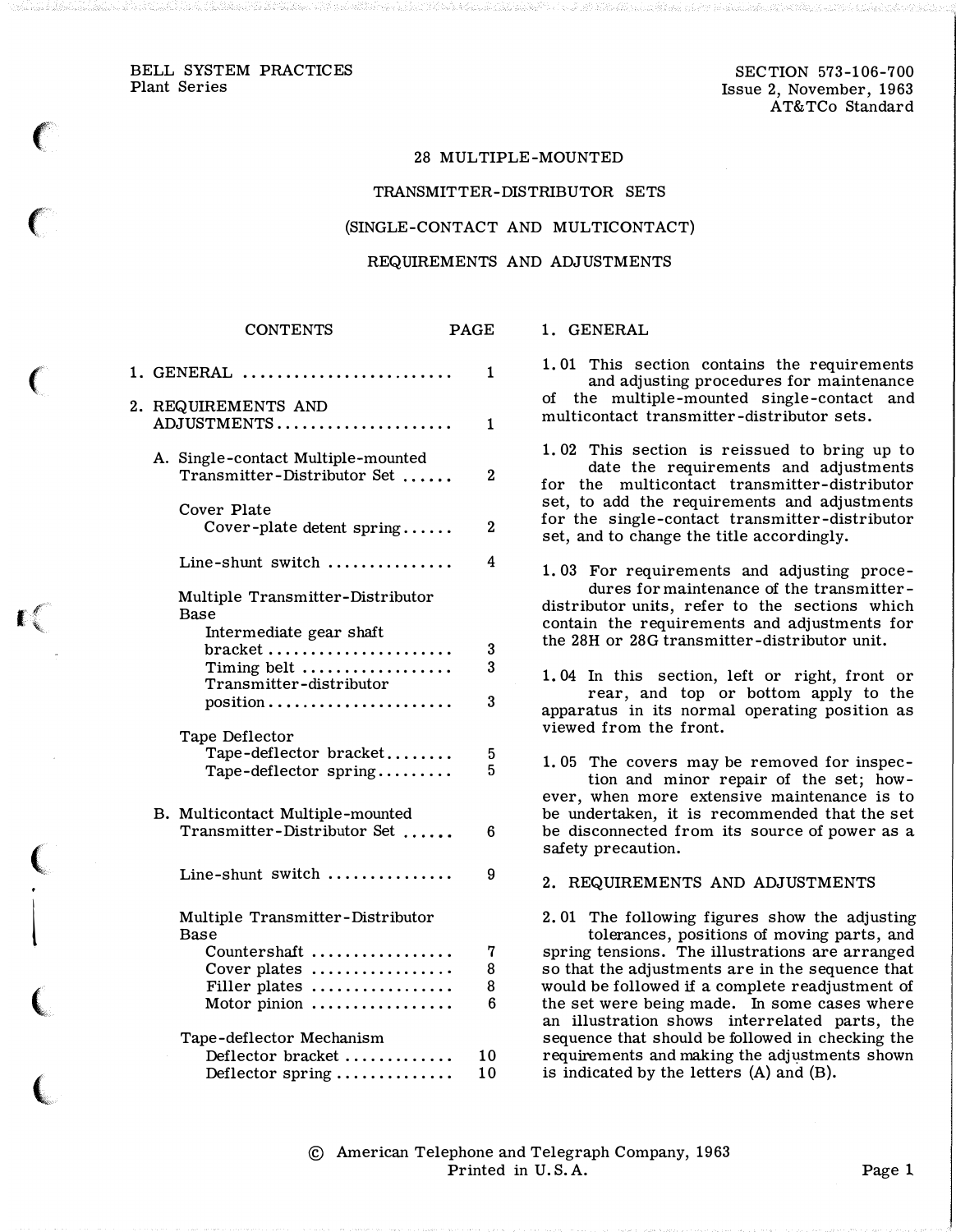# A. Single-contact Multiple-mounted Transmitter-Distributor Set

- 2.02 Cover Plate
- COVER-PLATE DETENT (BOTTOM VIEW)



the contract of the contract of the contract of the contract of the contract of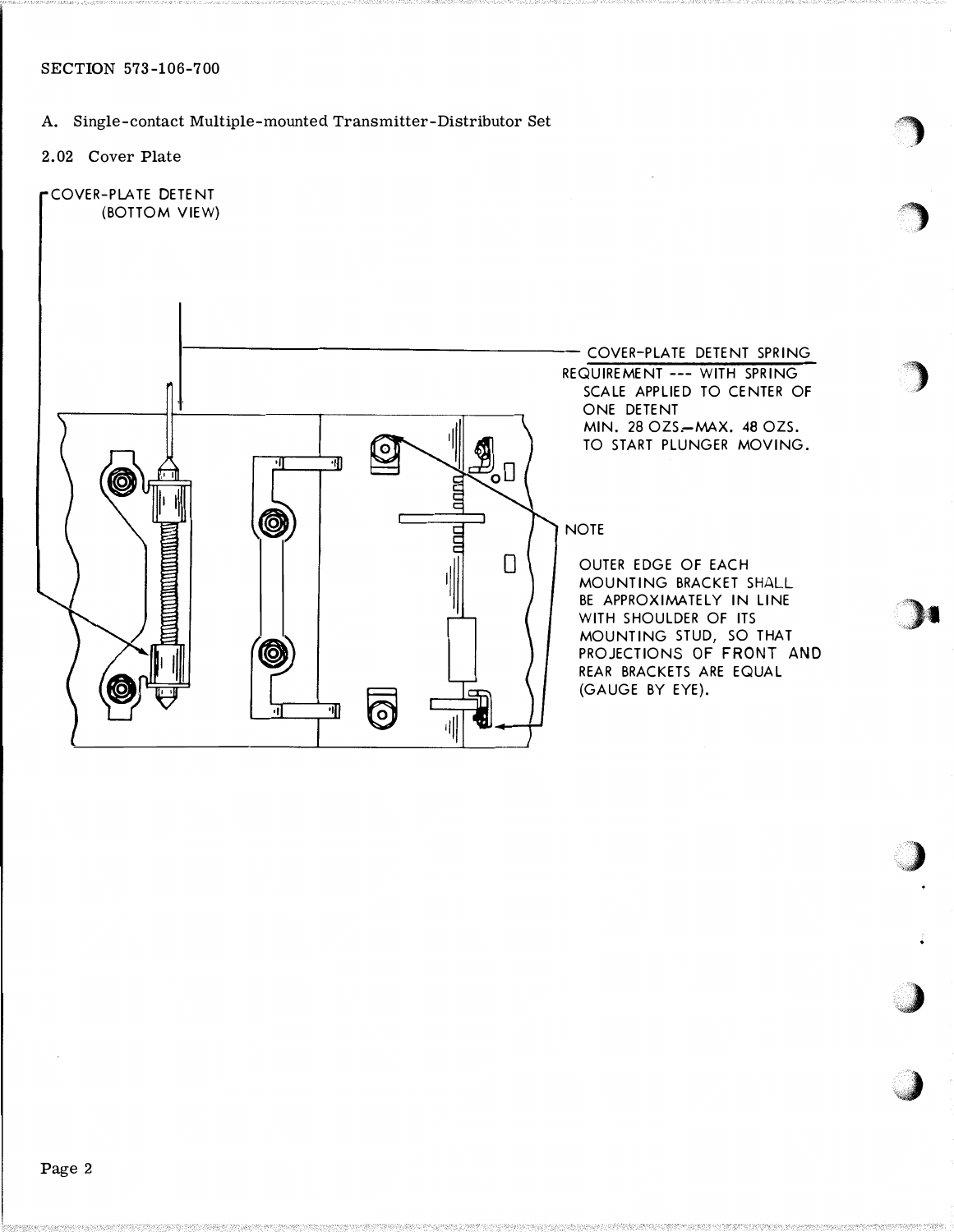### 2.03 Multiple Transmitter-Distributor Base

 $\epsilon$ 

 $\big($ 

 $\epsilon$ 

 $\Gamma$ 

 $\big($ 

 $\big($ 

 $\big($ 



**NOTE** 

IF NECESSARY, ADDITIONAL ADJUSTING RANGE MAY BE PROVIDED BY LOOSENING THE TWO SCREWS IN THE RIGHT AND LEFT COUNTERSHAFT-BRACKET MOUNTING BARS AND MOVING THE COUNTER-SHAFT ASSEMBLY FORWARD OR TO THE REAR AFTER LOOSENING THE INTERMEDIATE SHAFT BRACKETS AND BELT TENSION. IF THIS IS DONE, THE COUNTERSHAFT MUST BE KEPT PARALLEL AND SQUARE. REMAKE TIMING BELT AND TRANSMITTER-DISTRIBUTOR POSITION ADJUSTMENTS.

Page 3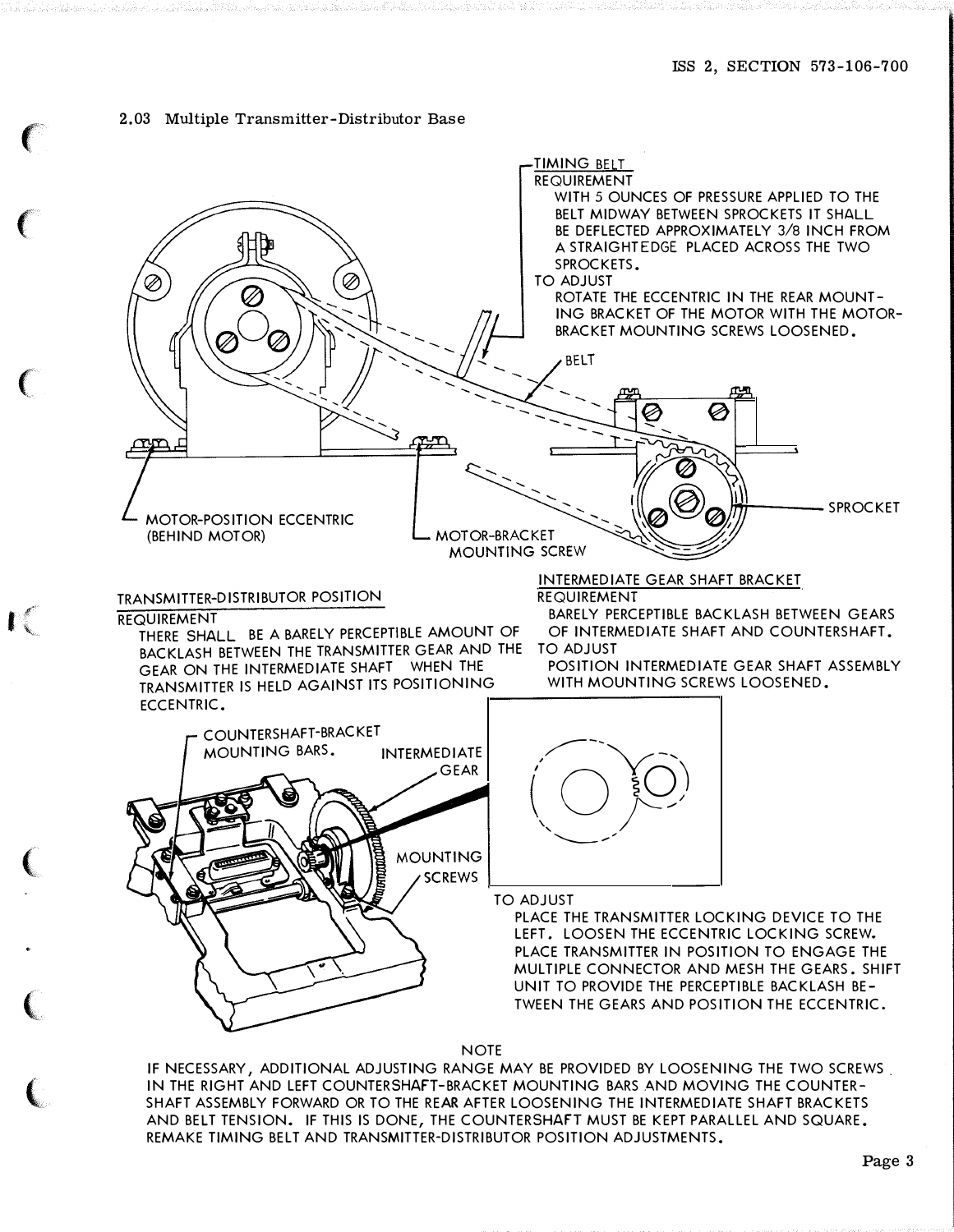## 2.04 Line-shunt Switch

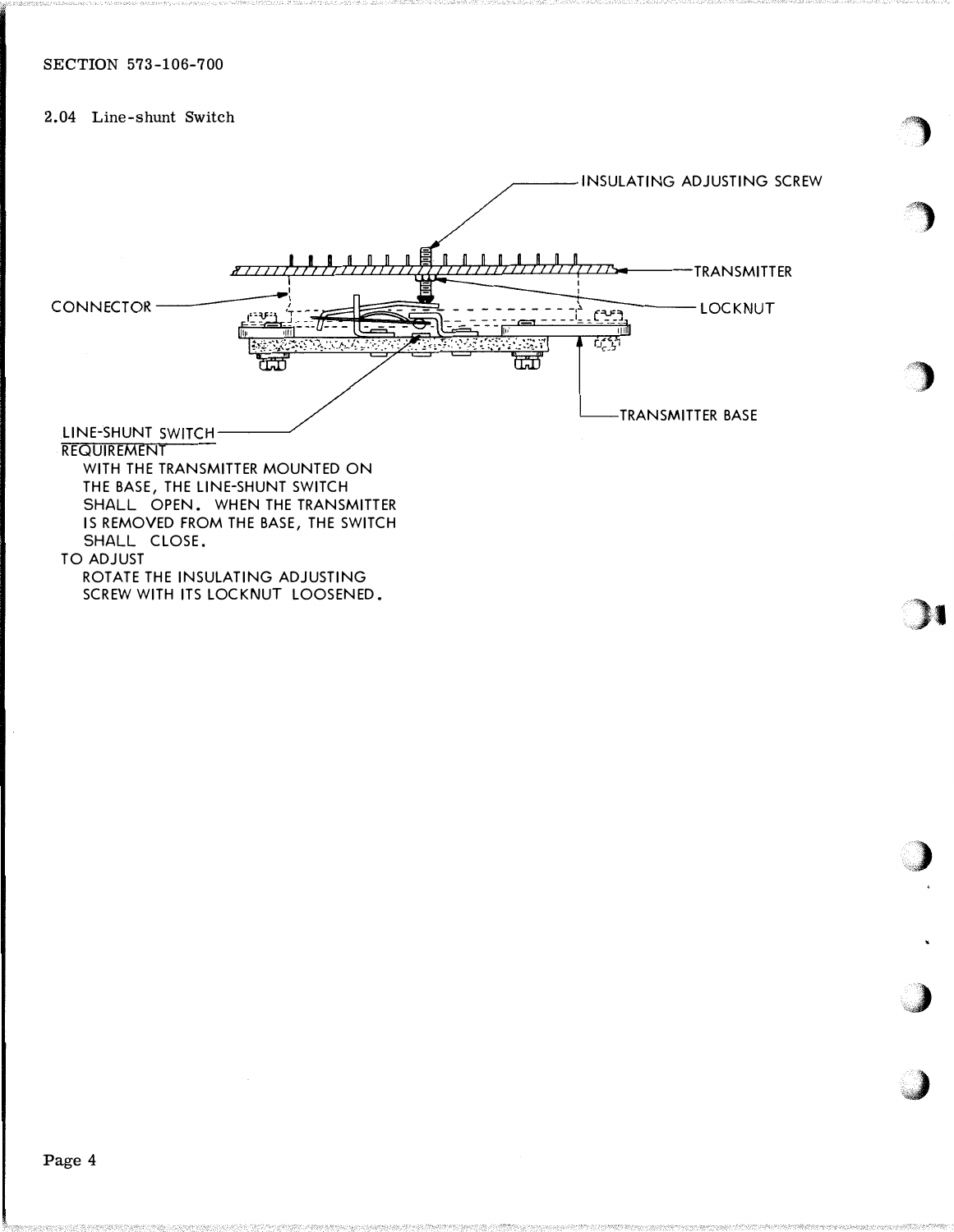## 2.05 Tape Deflector

 $\mathbf{C}$ 

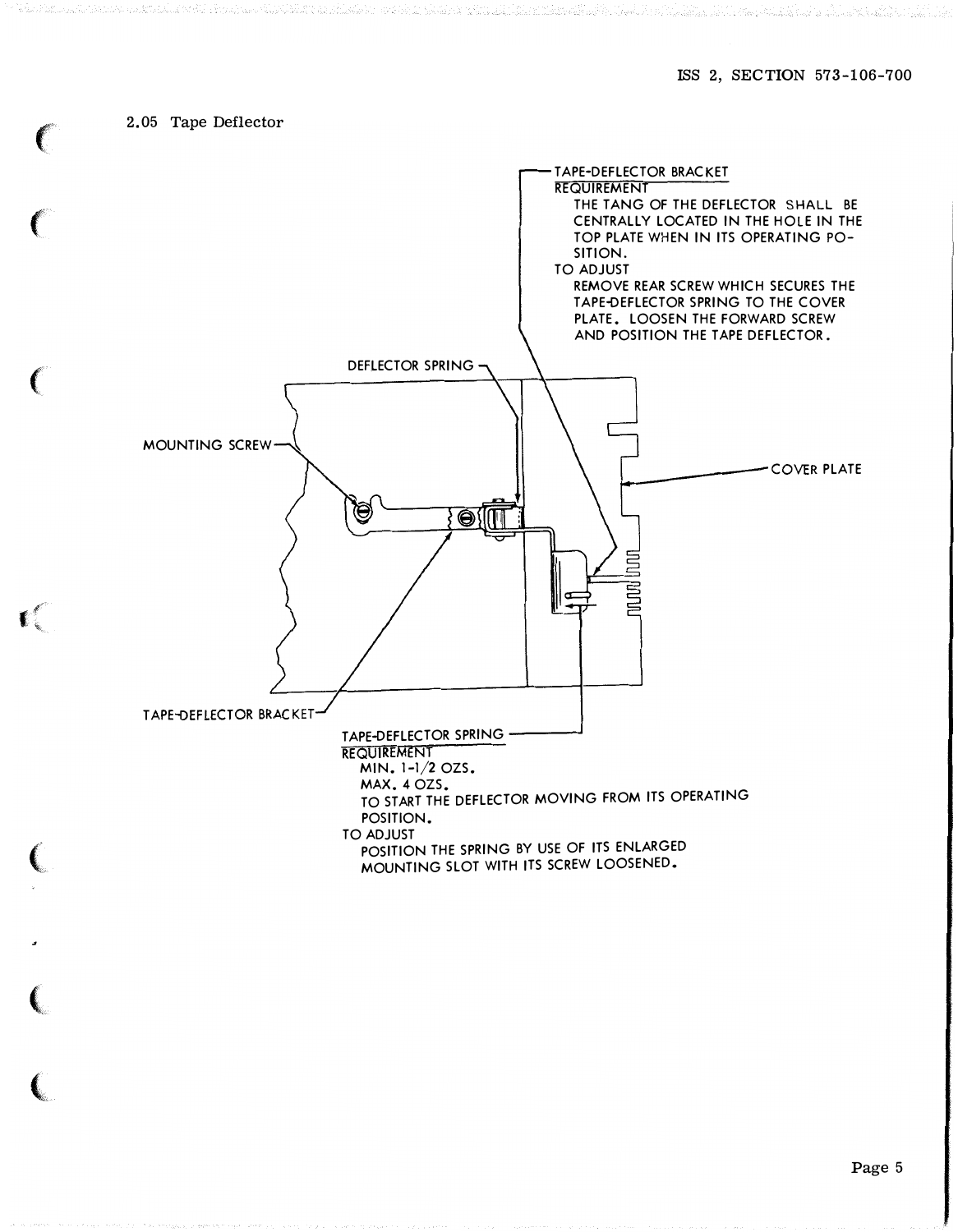## SECTION 573-106-700

- B. Multicontact Multiple-mounted Transmitter-Distributor Set
- 2.06 Multiple Transmitter-Distributor Base



'�

 $\rightarrow$ 

)

)

,)

,J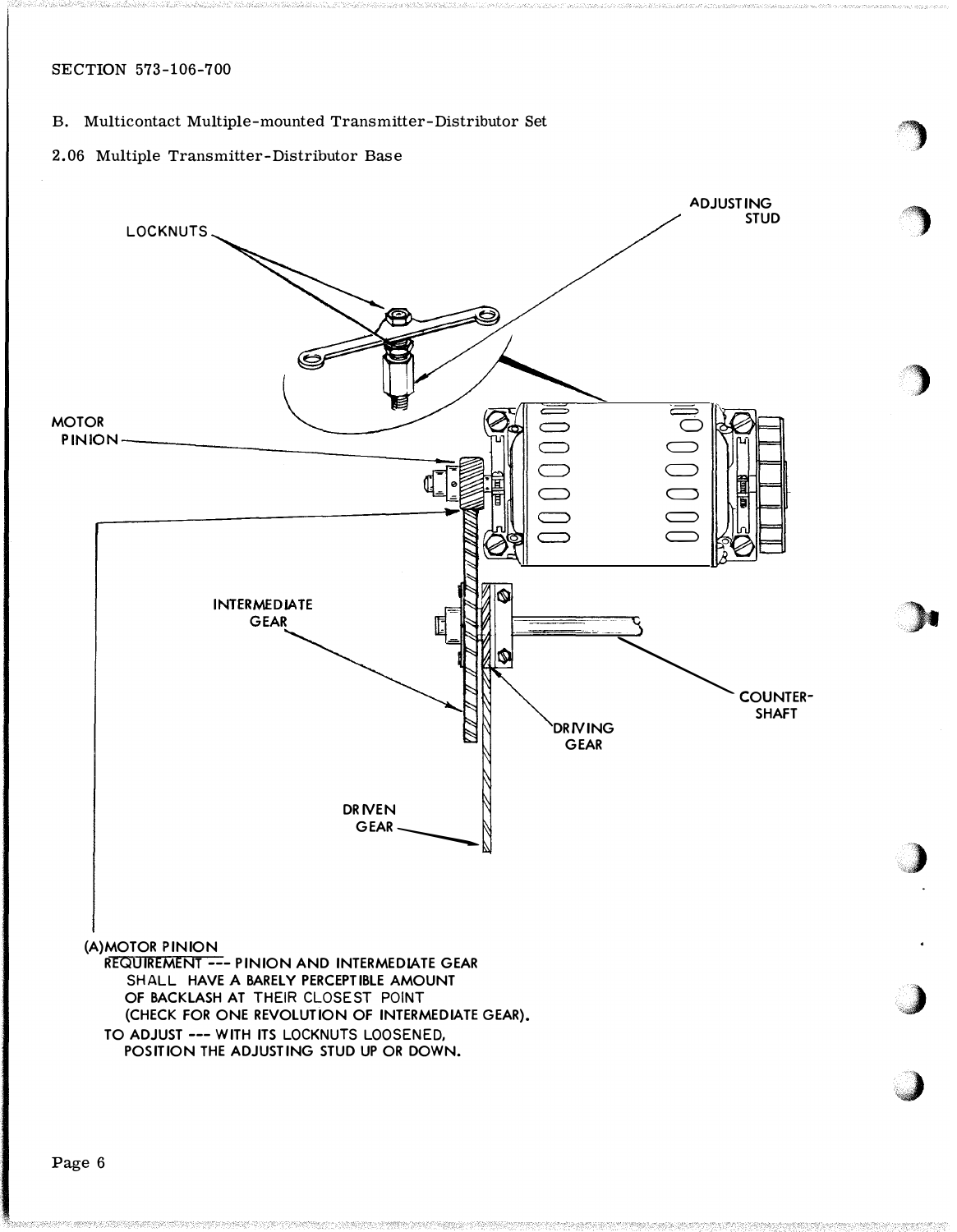#### **COUNTERSHAFT REQUIREMENT**

BARELY PERCEPTIBLE AMOUNT OF BACKLASH BETWEEN COUNTERSHAFT DRIVING GEAR AND ITS AS-SOCIATED TRANSMITTER-DISTRIBUTOR DRIVEN GEAR AT POINT OF LEAST CLEARANCE. **TO ADJUST** 

- (1) WITH LOCATING PLATE MOUNTING SCREWS FRICTION TIGHT, POSITION PLATE AT CENTER OF ITS ADJUSTMENT RANGE.
- (2) INSERT A UNIT (WITH CRADLE) INTO LEFT MOUNTING POSITION ON BASE, POSITION LOCATING PLATE TO MEET REQUIREMENT, TIGHTEN PLATE MOUNTING SCREWS.
- (3) REMOVE UNIT FROM LEFT POSITION, AND PLACE IT IN RIGHT MOUNTING POSITION. LOOSEN MOUNTING SCREWS ON COUNTERSHAFT PEDESTALS AND POSITION RIGHT END OF COUNTER-SHAFT TO MEET REQUIREMENT.
- (4) TIGHTEN ALL MOUNTING SCREWS, CHECK FOR BINDS, AND RECHECK REQUIREMENTS IN RIGHT AND LEFT MOUNTING POSITIONS. REFINE IF NECESSARY.

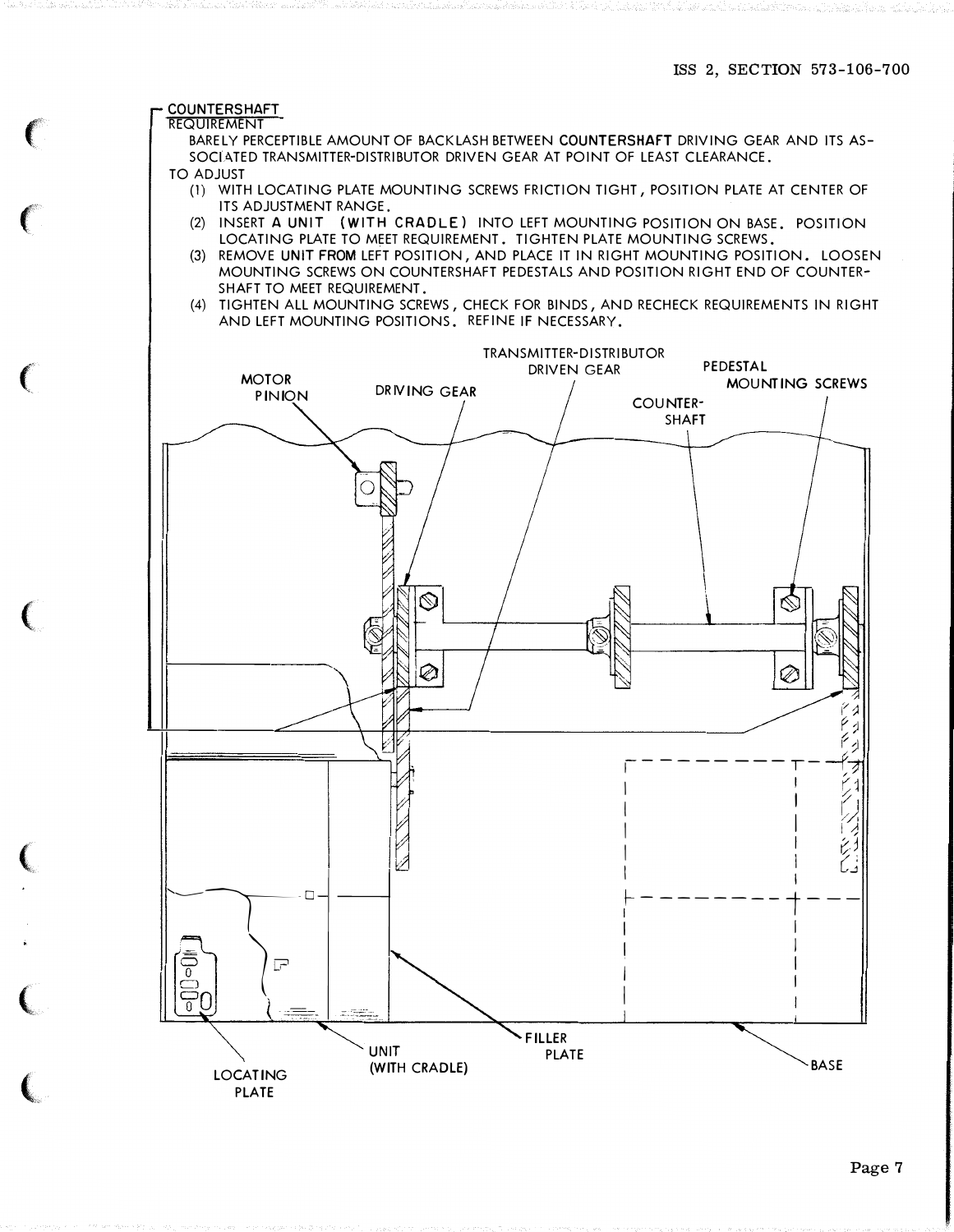## 2.06 Multiple Transmitter-Distributor Base (Cont)

### (B) FILLER PLATES

### **REQUIREMENT**

TOP SURFACE OF FILLER PLATE SHALL ALIGN WITH UPPER SURFACE OF BOTH TOP PLATE AND TAPE-GUIDE PLATE. COMMON EDGES SHALL BEAR AGAINST EACH OTHER. TO CHECK

 $\rightarrow$ 

:�

'}

� " ' .·,·.

*;* 

:,.)

·�

- (1) LAY A STRAIGHTEDGE ACROSS TOP PLATES AND FILLER PLATES, 1/4" FROM COVER PLATE. GAP BETWEEN EACH PLATE AND STRAIGHTEDGE, 1/8" ON EACH SIDE OF EDGE BETWEEN TOP AND FILLER PLATES (5 EDGES), SHALL BE FLUSH TO 0.010 INCH.
- (2) LAY A STRAIGHTEDGE ACROSS TAPE-GUIDE PLATES AND FILLER PLATES, 1/8" FROM LOWER EDGE OF TAPE-GUIDE PLATES. GAP BETWEEN STRAIGHTEDGE AND EACH TAPE-GUIDE PLATE 1/8" ON EACH SIDE OF EDGE BETWEEN TAPE GUIDE AND FILLER PLATES (5 EDGES), SHALL BE FLUSH TO 0.010 INCH.

#### TO ADJUST

POSITION FILLER PLATE AND ITS BRACKETS WITH THE BRACKET MOUNTING SCREWS AND PLATE MOUNTING NUTS FRICTION TIGHT.



#### **NOTE**

WHEN LESS THAN 3 UNITS ARE USED ON THE BASE, THE UNUSED COMPARTMENT CONTAINS A DUMMY UNIT. POSITION THE TOP PLATE AND COVER IN A MANNER SIMILAR TO ADJUSTMENT PROCEDURE (A).

### (A) COVER PLATES

(1) REQUIREMENT

WITH THREE UNITS IN POSITION ON THE BASE, THE COVER PLATES SHALL ALIGN HORIZONTALLY, AND THE MATING EDGE OF EACH COVER PLATE AND TOP PLATE SHALL BE FLUSH.

TO ADJUST

POSITION COVER PLATE WITH ITS DETENTING NUTS LOOSENED.

(2) REQUIREMENT

EDGE OF COVER PLATE OPPOSITE DRIVING GEAR SHALL ALIGN WITH EDGE OF TOP PLATE. TO ADJUST

POSITION COVER PLATE WITH THE CORNER PLATE DETENT MOUNTING NUTS AND SPRING-PLATE MOUNTING NUTS FRICTION TIGHT.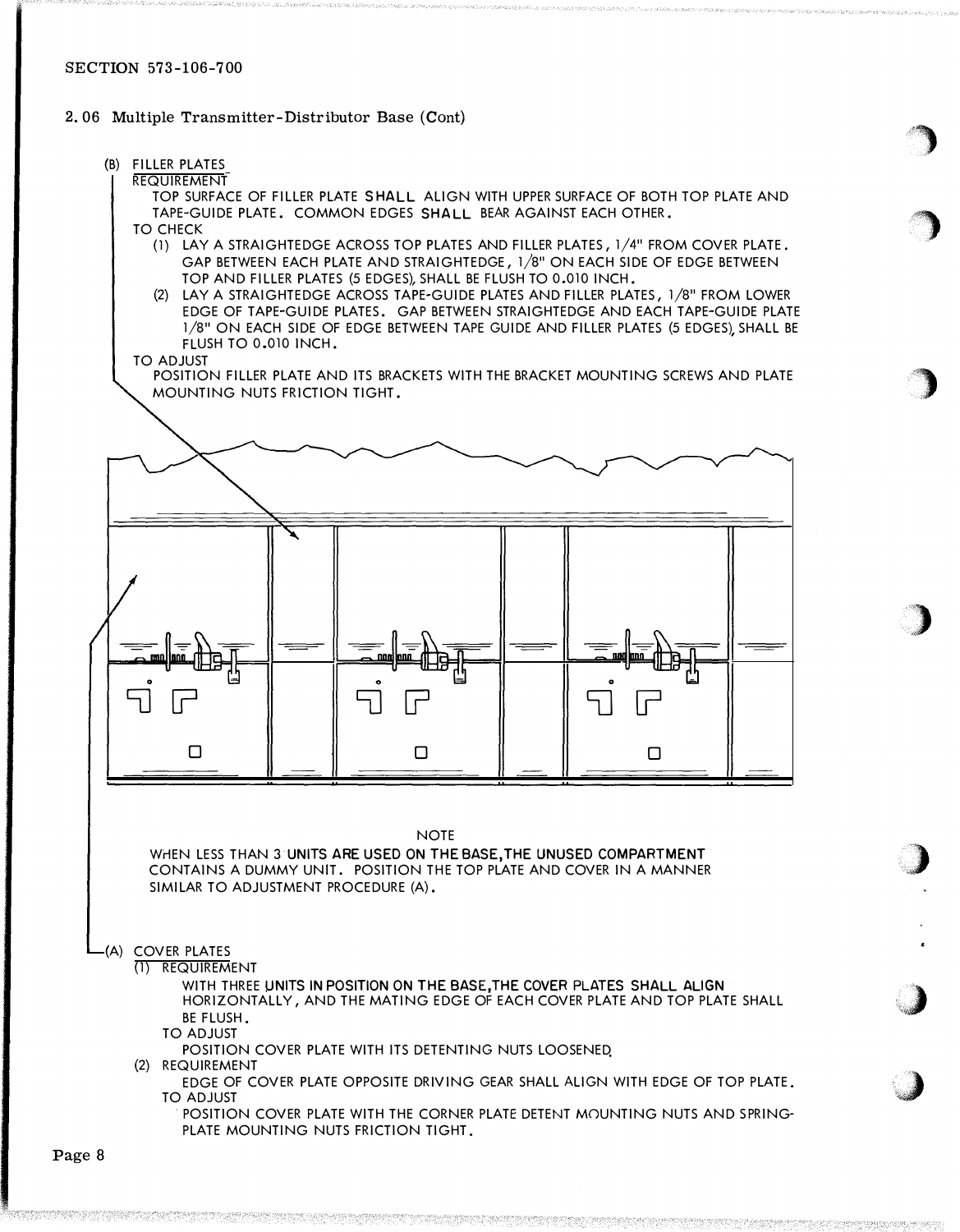## 2.07 Line-shunt Switch

 $\big($ 

 $\epsilon$ 

 $\epsilon$ 

 $\mathbf{r}$ 

 $\big($ 

.. • ..

 $\big($ 

 $\big($ 



LINE-SHUNT SWITCH

TO CHECK

PLACE A TRANSMITTER-DISTRIBUTOR IN ONE OF THE MOUNTING POSITIONS. NOTE THE POINT (A) AT WHICH THE CONNECTOR PLUG STARTS TO ENGAGE THE CONNECTOR RE-CEPTACLE, AND THE POINT (B) WHERE THE PLUG FULLY ENGAGES THE RECEPTACLE. REQUIREMENT

LINE SWITCH SHALL ACTUATE (CONTACTS CLOSE) BEFORE UNIT IS WITHDRAWN ONE HALF THE DISTANCE BETWEEN POINTS (A) AND (B).

TO ADJUST

WITH SWITCH BRACKET MOUNTING SCREWS FRICTION TIGHT, POSITION SWITCH BY MEANS OF ITS PRY POINT. CHECK ALL LINE-SHUNT SWITCHES.